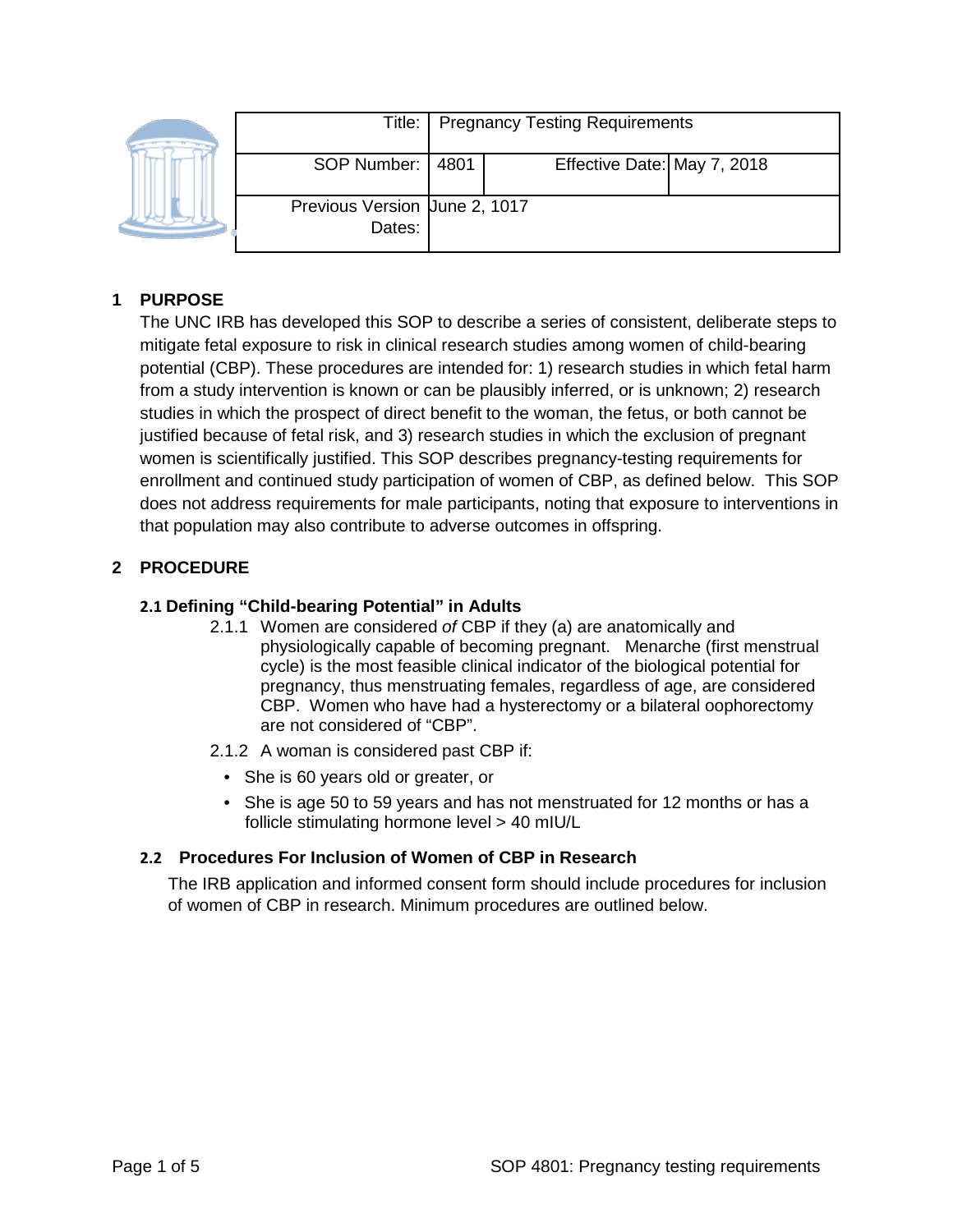- 2.2.1 For protocols that involve study interventions with *known or suspected* fetal teratogenicity (i.e., thalidomide, vitamin A, ACEi or ARB class of drugs, testosterone and other endocrine disruptors, pheytoin, valproic acid, warfarin, diazepam, chemotherapeutic agents or other anti-cancer agents, radiation, and others), enrolled women of CBP must have a *negative pregnancy test* (urine or serum) *confirmed prior to each study drug administration.* Participants should be advised and agree to contraceptive use. Appropriate female contraception is described in section 2.3.1. Participants should also be advised that a negative pregnancy test does not preclude the presence of a very early gestation.
- 2.2.2 For protocols involving study interventions with *unknown fetal effects*, eligible women of CBP *must*
	- 1. Have a negative pregnancy test (urine or serum) prior to enrollment
	- 2. Be advised and agree to contraceptive use, which is reaffirmed prior to each study intervention. Appropriate female contraception is described in section 2.3.1
	- 3. Be assessed for likelihood of pregnancy prior to each study drug administration, or monthly at a minimum (i.e., asking and documenting answer to 'Is there a possibility that you could be pregnant?') and also
	- 4. Have a negative pregnancy test (urine or serum) prior to study intervention if investigator deems there is possibility of pregnancy (i.e. participant reports 'yes' to question #3, or reports not using contraception despite sexual activity, or reports missed menstrual period).
- 2.2.3 For protocols for which there is no anticipated risk for fetal harm but exclude pregnant women solely for scientific reasons (i.e. pregnancy biology may alter or skew results), eligible women of CBP should have pregnancy testing at the discretion of the investigator. Contraception recommendations are also at the discretion of the investigator. Pregnancy testing and contraception recommendations should reflect the protocol's design regarding discontinuing or withdrawing women if discovered to be pregnant while participating in the study.

#### **2.3 Acceptable methods of birth control for studies that include known teratogens or other interventions that pose a high fetal risk**

- 2.3.1 For protocols that entail the use of known or suspected teratogens or other interventions that pose a high risk to the fetus, women and male participants with female partners, must use reliable and highly effective methods of birth control during the study. Reliable and highly effective methods of female birth control include: two forms of barrier contraception (e.g. condoms and foam; e.g. condoms and diaphragm); long-acting reversible contraception (e.g. subdermal contraceptive implant, intrauterine device, contraceptive injections), and oral contraceptive pills.
- 2.3.2 Contraceptive measures such as Plan B<sup>™</sup>, sold for emergency use after unprotected sex, are not acceptable methods for routine use.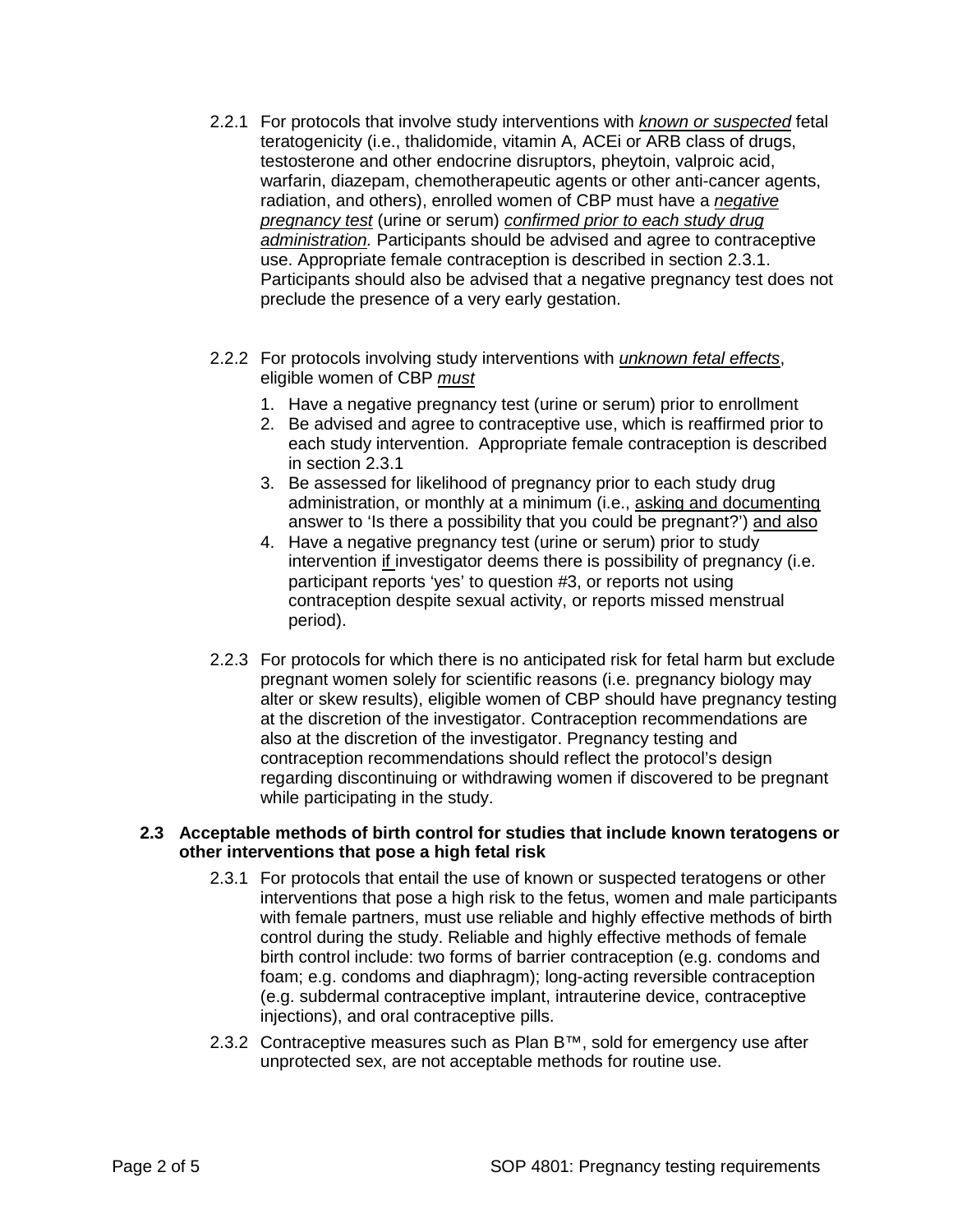2.3.3 Contraceptive requirements may be waived for women who engage in same-sex intercourse or report monogamous heterosexual intercourse with a partner who has had a vasectomy.

### **2.4 Pregnancy and Minors**

- 2.4.1 North Carolina State law requires healthcare professionals to report abuse and neglect of minors to state and local authorities. A positive pregnancy test in a minor does not, however, indicate abuse or criminal sex act. Hence, researchers do not need to file a report for each positive pregnancy test. The statute leaves it up to the healthcare professional to exercise his/her judgment to assess whether a criminal act has been committed.
- 2.4.2 Disclosure of a pregnancy to the child's parent should occur when:
	- The adolescent agrees to the disclosure or;
	- The adolescent is under 12 years of age or younger or;
	- The adolescent appears to not understand what is happening or becomes emotionally dysregulated after hearing that they are pregnant (i.e., they do not seem in control of their emotional state or are stating that they are a danger to themselves or others) or;
	- The adolescent discloses that they may be in physical danger from their partner or someone else due to the pregnancy.

Disclosure of the minor's pregnancy to the child's parent in any of the above circumstances should not occur if the adolescent has disclosed unreported or unresolved maltreatment from the parent.

In the rare situation in which the adolescent is not safe to leave the research study for any reason (unreported or unresolved maltreatment in the home where they are currently afraid that they will be seriously injured, suicidal crises with plan, access, and intent, or the situation described here where revealing the pregnancy has precipitated a crisis) the researcher should contact the proper authorities to insure the adolescent's safety (e.g., Orange County mobile crisis unit 1-877-967-8844).

Per North Carolina State law, if a study participant is less than 18 years of age, and the PI or researcher has cause to suspect that the minor participant is dependent, abused or neglected by a parent, guardian, custodian, or caretaker, then the PI or researcher must report the case of the participant to the Director of the Department of Social Services in the county where the child resides or is found.

2.4.3 When pregnancy testing is required, females 10 years and older should be asked if they have started menstruating both in the presence of their parents and privately. Females age 12 or older, or who started menstruating regardless of age, require pregnancy testing if study interventions pose potential for fetal risk.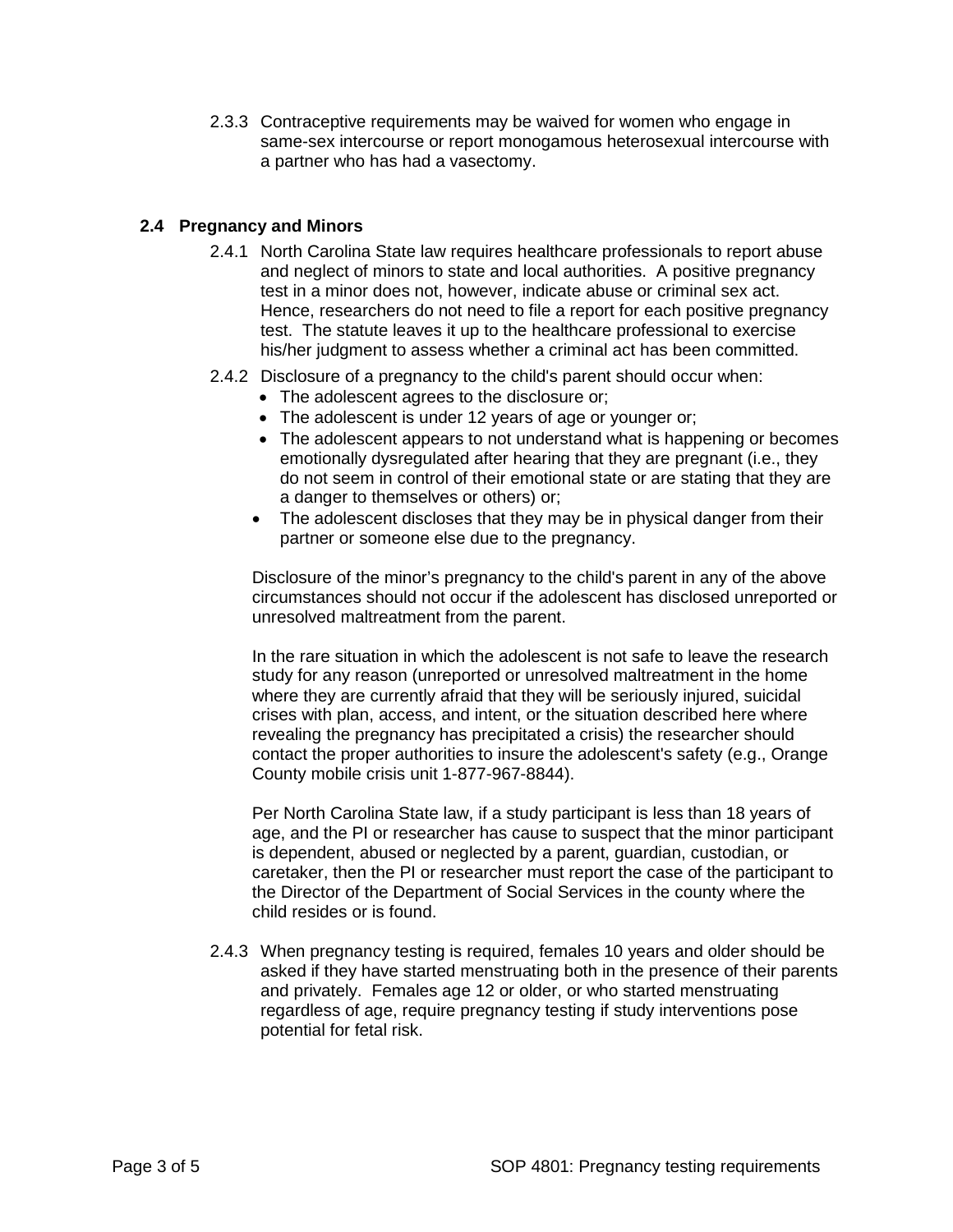### **2.5 Pregnancy testing conducted outside of the UNC Health Care System**

2.5.1 Researchers administering urine pregnancy tests at locations outside of the UNC Health Care System (e.g., BRIC, off-campus research facilities) must ensure that the tests are U.S. Food and Drug Administration (FDA) approved and used prior to the date of expiration. Pregnancy tests should only be read by an appropriately trained member of the research team.

### **2.6 Pregnancy testing and MRI research**

- 2.6.1 The IRB does not require urine pregnancy testing (unless required by the study protocol) for females of CBP who participate in research using FDAapproved Magnetic Resonance Imaging (MRI) machines without contrast unless when asked, they respond that they are or suspect that they are pregnant. Females who verbally state that they are not pregnant do not require pregnancy testing.
- 2.6.2 Urine pregnancy testing is required within 36 hours prior to all studies using Non FDA-approved MRI machines with or without contrast.

#### **2.7 Pregnancy testing and research using non-FDA-approved coils**

- 2.7.1 A coil is a large inductor with a considerable dimension and a defined wave length, commonly used in configurations for MR imaging. The MRI image quality depends on the signal to noise ratio (SNR) of the acquired signal from the patient. MR imaging coils are necessary to handle the diversity of applications.
- 2.7.2 Receive-only coils do not introduce any additional energy into the participant and do not change the functioning of the MRI machine. Because no additional energy is introduced, pregnancy testing is not required.
- 2.7.3 Transmit-Receive coils may introduce additional energy. Because additional energy is introduced, pregnancy testing is required.

### **2.8 Recommended consent form language:**

2.8.1 Parental permission

Pregnancy testing is required for participation in this study; all girls age 12 and older or those older than 10 years who are menstruating, will be tested for pregnancy. Only those testing negative will be allowed to participate. If your child is 12 years and younger, we will share pregnancy test results with you. If you child is 13-17 years of age, we will share pregnancy test results with you if your child 1) agrees that we can share this information with you, 2) is pregnant and does not appear to understand the situation, becomes highly emotional or expresses the potential of harming herself or 3) your child discloses that they may be in potential harm from a partner or someone else due to the pregnancy.

2.8.2 Assent (7-14) and (15-17)

If you are 12 years or older or are 10 years old and have started having your period, pregnancy testing is required for participation in this study. You can only be in the study if you are not pregnant. If you are 12 years or younger, we will tell your parents about your test results. If you are 13 or older, we will tell your parents about your test results if: 1) you agree that we can share this information with them or, 2) you are pregnant and do not appear